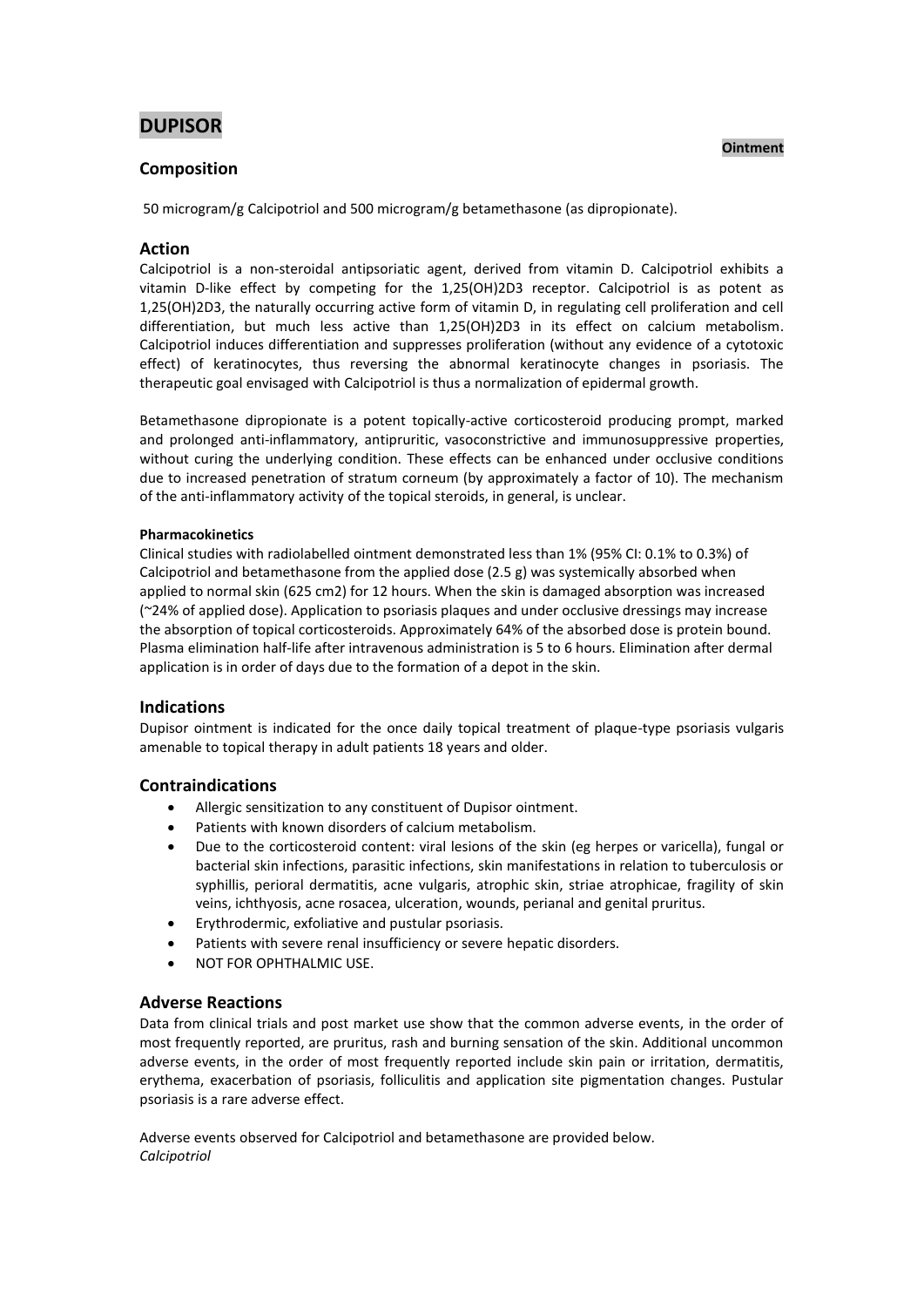Potential adverse events include application site reactions, pruritus, skin irritation, burning and stinging sensation, dry skin, erythema, rash, dermatitis, eczema, and aggravation of psoriasis. After topical use, systemic effects, causing hypercalcaemia or hypercalciuria may appear very rarely.

#### *Betamethasone*

This product contains a potent corticosteroid.

Local reactions can occur after topical use, especially during prolonged application, including skin atrophy, telangiectasia, folliculitis, hypertrichosis, perioral dermatitis, allergic contact dermatitis, depigmentation and colloid milia. When treating psoriasis there may be the risk of generalized pustular psoriasis. Systemic effects due to corticosteroids are rare, in adults; however, they can be severe. Adrenocortical suppression, hypercalcaemia, cataract, infections and increase in intra-ocular pressure can occur, especially after long term treatment. Systemic effects occur more frequently when applied under occlusion, when applied on large areas or during long treatment.

### **Warnings and Precautions**

FOR EXTERNAL USE ONLY

The patient must be instructed on correct use of the product to avoid application and/or accidental transfer to the scalp, face, mouth or eyes. Dupisor ointment is not recommended for use on the face since it may give rise to itching and erythema of the facial skin. **Patients should be instructed to wash their hands after using Dupisor ointment to avoid inadvertent transfer of ointment to the face from other body areas.** 

In view of the risk of hypercalcemia secondary to excessive absorption of Calcipotriol when there is extensive skin involvement, Dupisor ointment should not be used on more than 30% of the body surface area.

The risk of hypercalcemia is minimal when the recommendations relevant to Calcipotriol are observed. In adults, the maximum dosage of 100g ointment per week should not be exceeded.

Treatment with Dupisor ointment in adults in the recommended amounts up to 100 g per week does not generally result in changes in laboratory values. **Serum calcium and renal function should be monitored at 3 monthly intervals during periods of usage of topical Calcipotriol, including that in Dupisor ointment.** If the serum calcium level is elevated, treatment with Dupisor ointment should be discontinued and the condition should be treated appropriately. The levels of serum calcium should be measured once weekly until the serum calcium levels return to normal values.

As Dupisor ointment contains potent corticosteroid (classified as WHO group III steroid), concurrent treatment with other steroids should be avoided. Adverse effects found in connection with systemic corticosteroid treatment such as adrenocortical suppression or impact on the metabolic control of diabetes mellitus may occur also during topical corticosteroid treatment due to its systemic absorption.

Application of Dupisor ointment to large areas of damaged skin, under occlusive dressings, to mucous membranes, or in skin folds should be avoided as these conditions increase the systemic absorption of both corticosteroids and Calcipotriol. Elevated systemic absorption of Calcipotriol could, as previously mentioned, result in hypercalcemia in some patients.

If lesions become secondarily infected, they should be treated with antimicrobial therapy. However, if infection worsens, treatment with topical corticosteroids should be withdrawn.

When treating psoriasis with topical corticosteroids there may be a risk of generalized pustular psoriasis.

There is no experience of the use of Dupisor ointment on the scalp.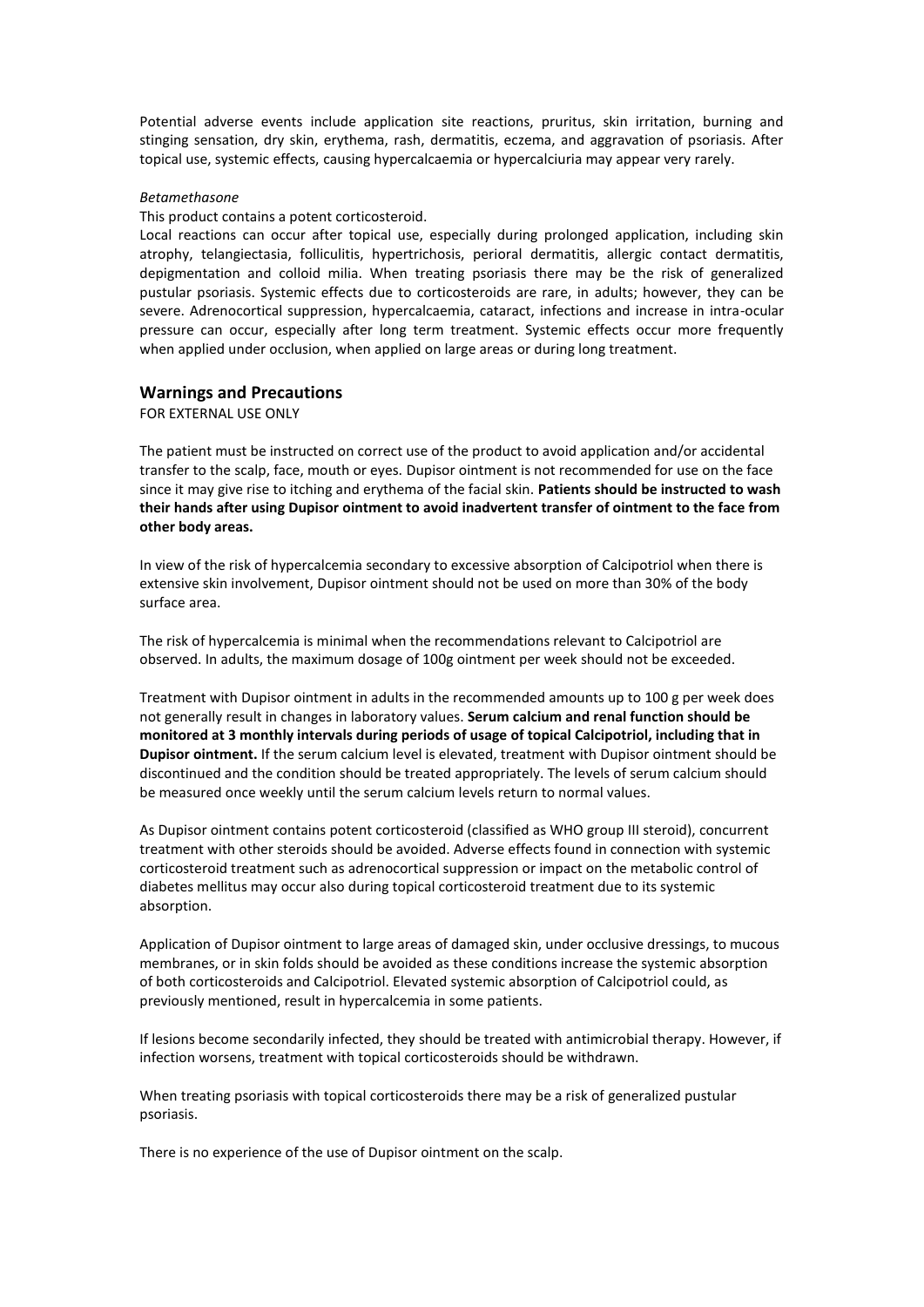The stability of Calcipotriol in sunlight and UV light has not been demonstrated. No clinical trials have been conducted with Calcipotriol containing products in Australia, where there is a particularly high potential to be exposed to high levels of UV radiation. In addition, the phototoxic effects of Dupisor ointment have not been extensively studied in the clinic. Therefore, treated skin areas should be protected from sunlight and UV light (using physical coverings and/or sunscreens), particularly where exposure may be considerable for reasons such as occupation. Furthermore, topical Calcipotriol should only be used with UV radiation if the physician and patient consider that the potential benefits outweigh the potential risks.

Dupisor ointment has no or negligible influence on the ability to drive and to use machines. With long-term use there is an increased risk of local and systemic corticosteroid adverse effects. The treatment should be discontinued in case of adverse effects related to long-term use of corticosteroids.

There may be a risk of rebound when discontinuing a long-term treatment with corticosteroids.

#### **Pregnancy**

There are no adequate data from the use of Dupisor ointment in pregnant women. Dupisor ointment should only be used during pregnancy when the potential benefit clearly outweighs the potential risk.

Studies of corticosteroids in animals have shown reproductive toxicity (cleft palate, skeletal malformations). Long-term oral administration of corticosteroids in rats has been shown to prolong gestation and make labour more difficult and prolonged. A reduction in postnatal survival and growth was observed in the offspring of these rats. Studies of Calcipotriol in animals have shown an increase in the incidence of skeletal variations in rats (wavy ribs, extra ribs, incomplete development of skull bones) at oral doses of 18mg/kg/day and in rabbits (reduced skeletal ossification) at oral doses of 36mg/kg/day. The relevance of these findings for humans is unknown.

### **Impairment of Fertility**

Possible effects of betamethasone in combination with Calcipotriol on fertility have not been investigated in animals. Studies of the oral administration of Calcipotriol in rats have shown no impairment of fertility.

#### **Nursing Mothers**

Betamethasone is excreted into breast milk. It is unknown if topical application of Dupisor ointment could result in sufficient systemic absorption to produce significant quantities of this corticosteroid in human breast milk. There are no data on the excretion of Calcipotriol in breast milk.

Caution should be exercised when prescribing Dupisor ointment to breast-feeding women. Application of Dupisor ointment to the breast area should be avoided. Dupisor ointment should only be used during lactation if the potential benefits clearly outweigh the potential risks.

NOTE: In order to avoid possible direct ingestion by infants, Dupisor ointment should not be applied to the chest area of breast feeding women. After applying Dupisor ointment to her skin, mothers should wash their hands thoroughly prior to handling her infant child.

#### **Use in Children**

Dupisor ointment is not recommended for use in children and adolescents below 18 years of age as the safety and effectiveness of Dupisor ointment in this population has not been established.

#### **Renal Impairment**

Safety has not been established in patients with renal impairment.

#### **Hepatic Impairment**

Safety has not been established in patients with hepatic impairment.